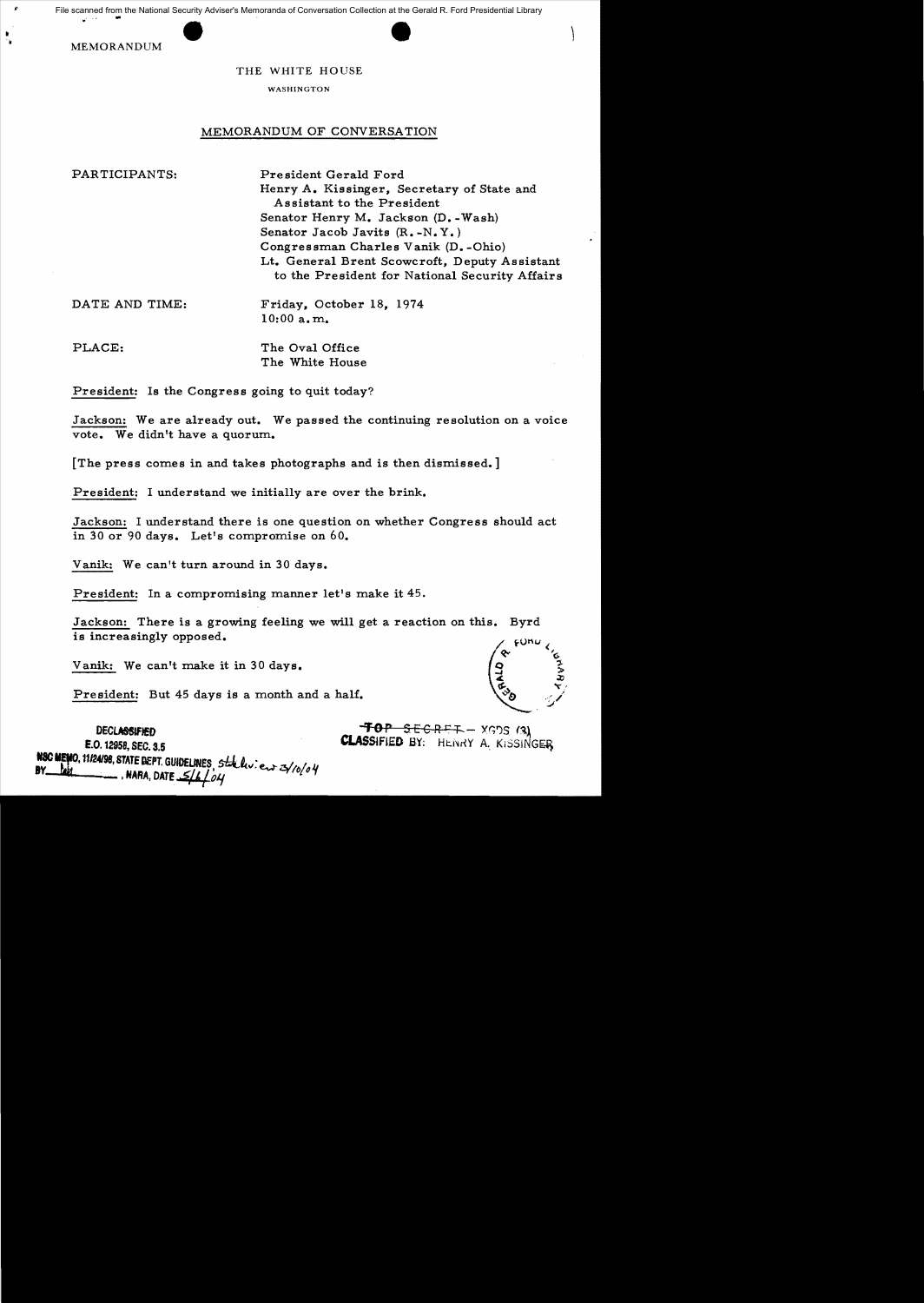Javits: The first period is long. Let's make it 45 days, since it is in full career. After that, when it is an annual matter, make it 60 days.

Jackson: You would change the 90 to 45 days in the first time around, and have the periodic vote at 60 days?

Javits: Yes. Is that okay, Mr. President?

President: Let's run through the paper.

Jackson: Paragraph 1. If Congress hasn't acted within the 18 months, you can extend to 60 days. Then if Congress doesn't act it will continue unless there is a veto within 45 days. Thereafter it is annually.

Javits: Then it would be  $60$  days. In paragraph 5.

President: And 45 days in paragraph 4.

Kissinger: Rea11y 60 days and 45 days in paragraph 4.

President: What is the procedure in the Senate? Will this be done in committee or on the floor?

Jackson: I will offer this on the floor.

President: You wi11 chair with Mike and you [Javits] with Hugh.

Jackson: Yes.

Javits: Yes.

President: What about Long?

Jackson: There is no problem with him. The problem is the trade bill itself.

President: You can help there.

Jackson: I have kept Long informed and Javits has Bennett. If we did it in Committee, it would get botched up.

President: You will let us see the language?

Jackson: We wi11 work it out together.

President: It is complicated and we have to make it foolproof.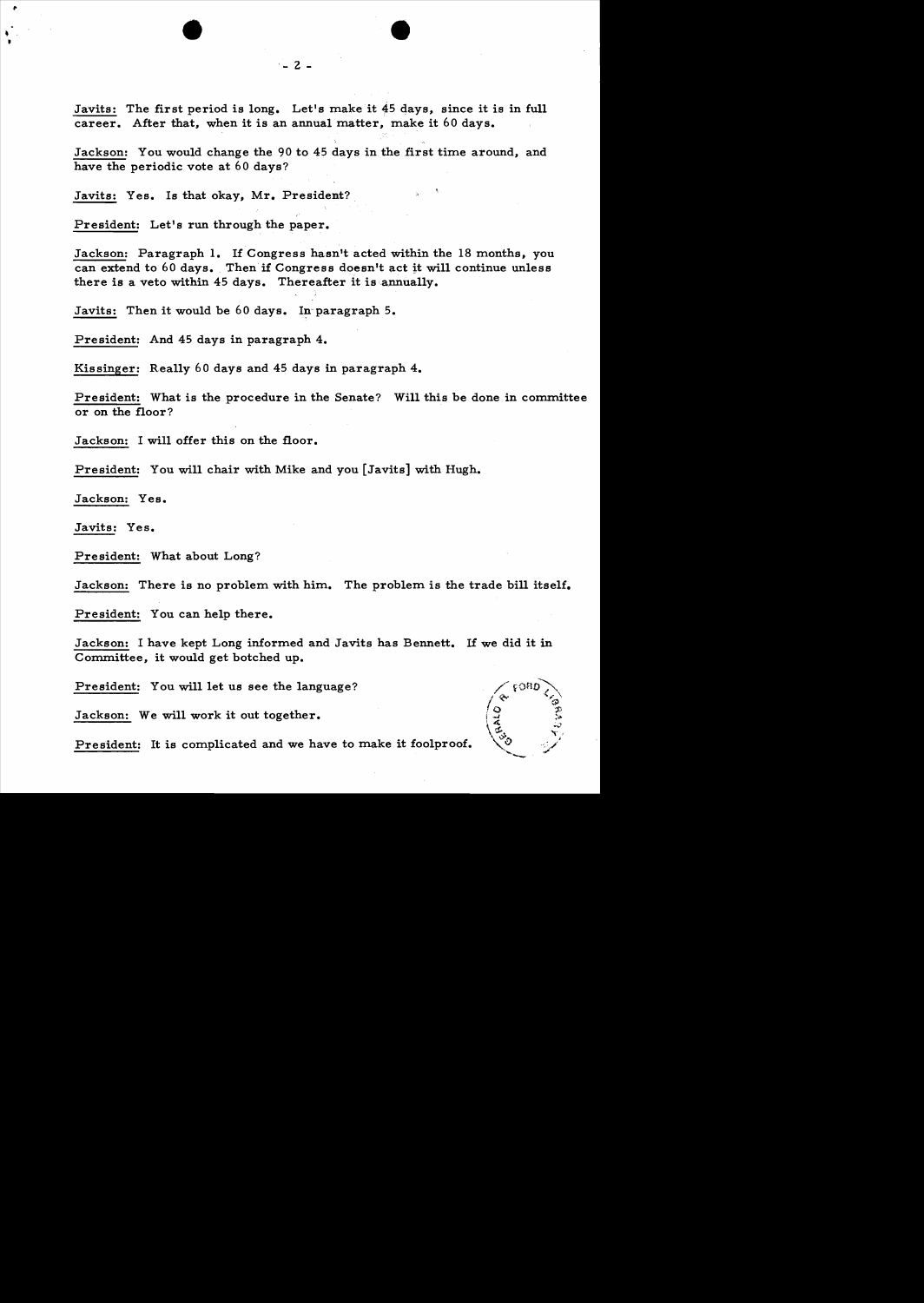Javits: We will call a meeting of all our co-sponsors to explain this. Then we will do it in the House and Vanik can explain that.

•

Jackson: It strengthens the bill in the Senate.

President: I have to send a request 30 days before expiration. Then you must act within 60 days. .

Javits: Yes, and if Congress doesn't act within 45 days, after 45 days after the  $60$  days  $\ldots$ .

President: Then if' we get by that, the 12 months starts after the 45 days?

Javits: Yes.

President: Then it goes back to 60 days as a regular matter.

Jackson: The whole thing is for five years.

Javits: This is historic. It's like Moses leading his people out of bondage. It's not only that Scoop made this, but it's a whole change in Soviet policy to open this to us.

President: I would like to thank Secretary Kissinger for working this out with Scoop. I agree it is a breakthrough. But this deal with Brezhnev....

Jackson: I won't bring the Soviet Union in. I will talk about you and Dr. Kissinger. Brezhnev didn't help with that foul statement.

It is the first major effort in bipartisan policy in your Administration. You deserve a lot of credit.

I will make an opening statement, then Jake and then Charlie.

Yanik: I have been having my own problems.

[The conversation ended.]

FORD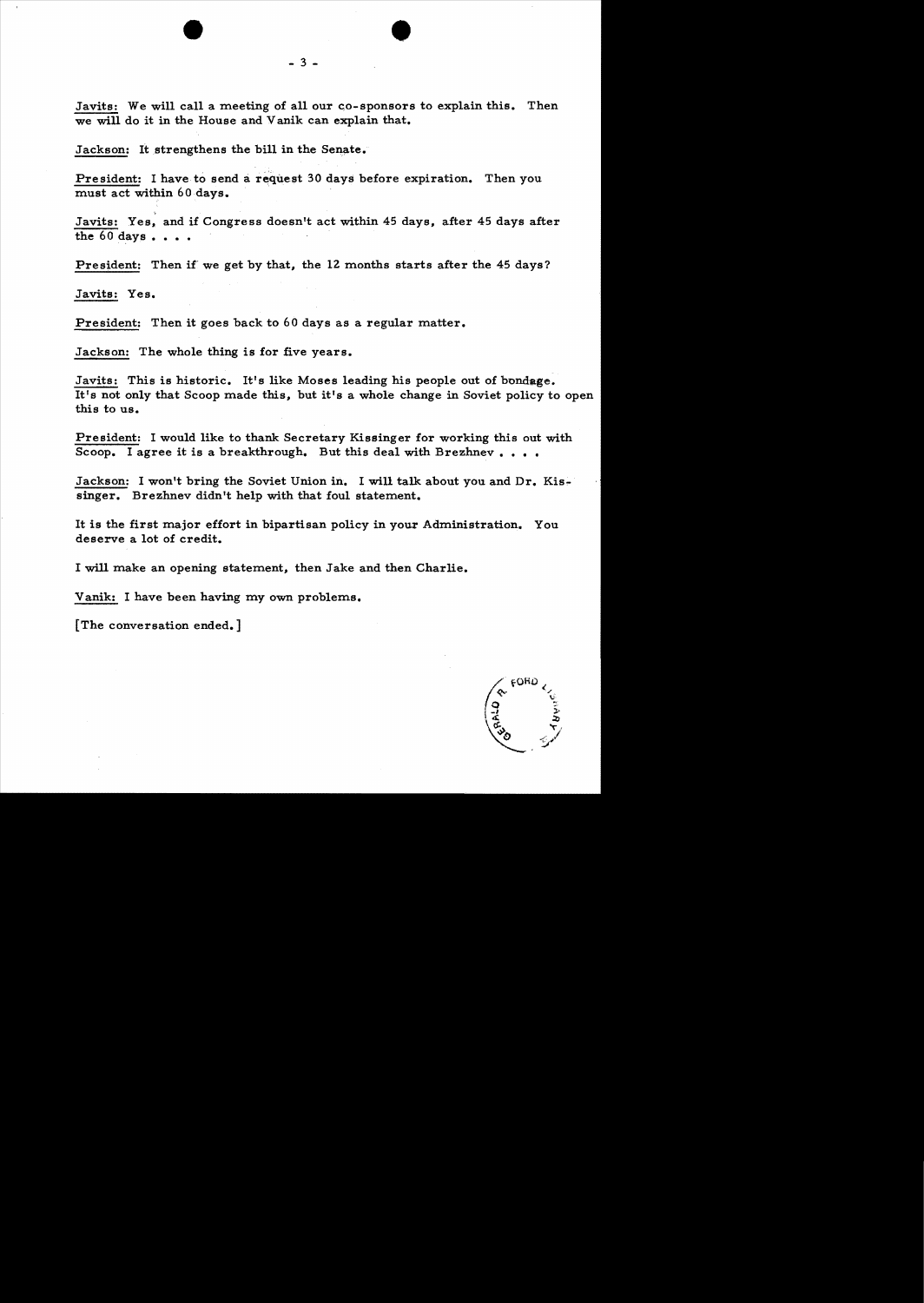$\sim -\infty$ Semators Joulism + Javits / Pres. /MAK<br>Fri, 121. 18 - 10: nº a m. P Group the point today<br>Je cot acheever ont Pomer / CR en errie with - didn't (Proposed)<br>Chatter old Bross & Woyer March &<br>(Channel Commen)<br>H Sungeon coming in the wife dressed charged<br>2) Sunder was interested by the Comment<br>Po Simulations (pertition and whether lengthere)<br>(and in so we go day, but Lo<br>V Wecunthon avec cin 20 drp. Phicagonamin vacant lite make et  $\frac{1}{\sqrt{1-\frac{1}{2}}\left(1-\frac{1}{2}\right)}=\frac{1}{2\sqrt{1-\frac{1}{2}}\left(1-\frac{1}{2}\right)}=\frac{1}{2\sqrt{1-\frac{1}{2}}\left(1-\frac{1}{2}\right)}=\frac{1}{2\sqrt{1-\frac{1}{2}}\left(1-\frac{1}{2}\right)}=\frac{1}{2\sqrt{1-\frac{1}{2}}\left(1-\frac{1}{2}\right)}=\frac{1}{2\sqrt{1-\frac{1}{2}}\left(1-\frac{1}{2}\right)}=\frac{1}{2\sqrt{1-\frac{1}{2}}\left(1-\frac{1}{2}\right)}=\frac{1}{2\sqrt{1-\$ for Those a quoid fathing we will get or P But 45 is a month of hold make it to 4 monde change - 80 to 45 in 12 hin Je yet monde de prodin al 60<br>Ju yet de tout de Ma P.<br>Parti une tranc papa.<br>Ja ffe favor, you can x une 60 days. Tour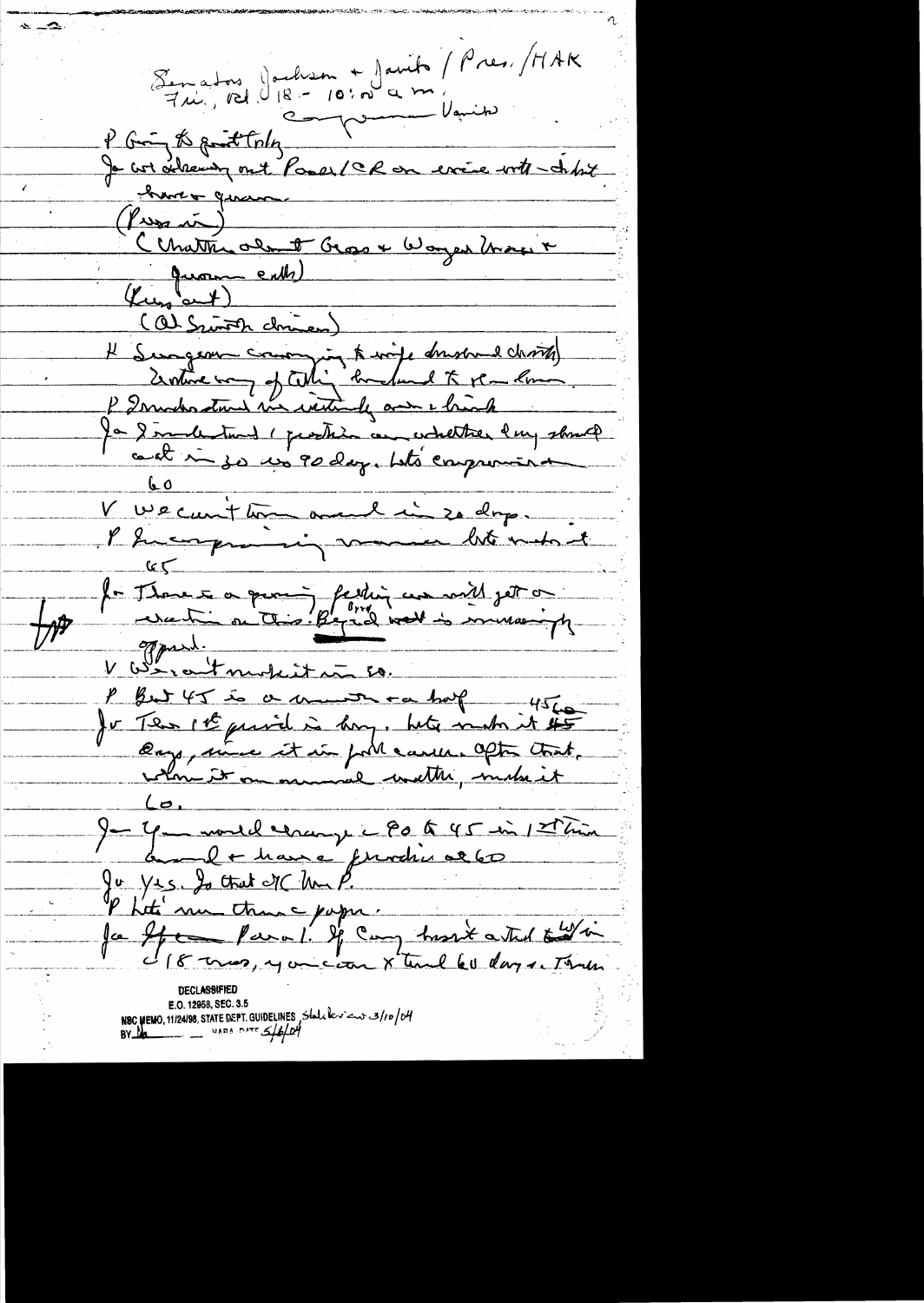Sp Coug don't ast it will untime unhas Lent Spin 45, Thought amountly for Term und de 60, de jocas. P and a simport K Really 60 aug 45 in parce 4.<br>I what purelement desute? Will this bedom Jan 2 avril Mer très me flux.<br>Jan 2 avril Mer très me flux.<br>A You world clean au / honter + y au (Jr) anthe Hugh!  $y$   $\rightarrow$   $\rightarrow$ p what don't have Ja no protocur de la Comp Puet in trade with items. I You say holy there. fin 2 true kept kærg informelt Je har Bountt.<br>If we did it me Sot, it would get britis log. P It emphisted + we have to make it footpung Ju call mity full um co-opmans to injoin explain Ja d'Aungthre & lait me chemats. P I pouce to search deprest 30 days before X posets Thom you want at apan cody ... Ju yes, = ig sur avezait aut of in 40 dry.<br>P Thom of it an get by that, c 12 mm starts  $\frac{\gamma v}{2}$   $\frac{\gamma v}{2}$ P Thun it que bout I 60 days uzular site.<br>La The whole thing is fa 5 grs.